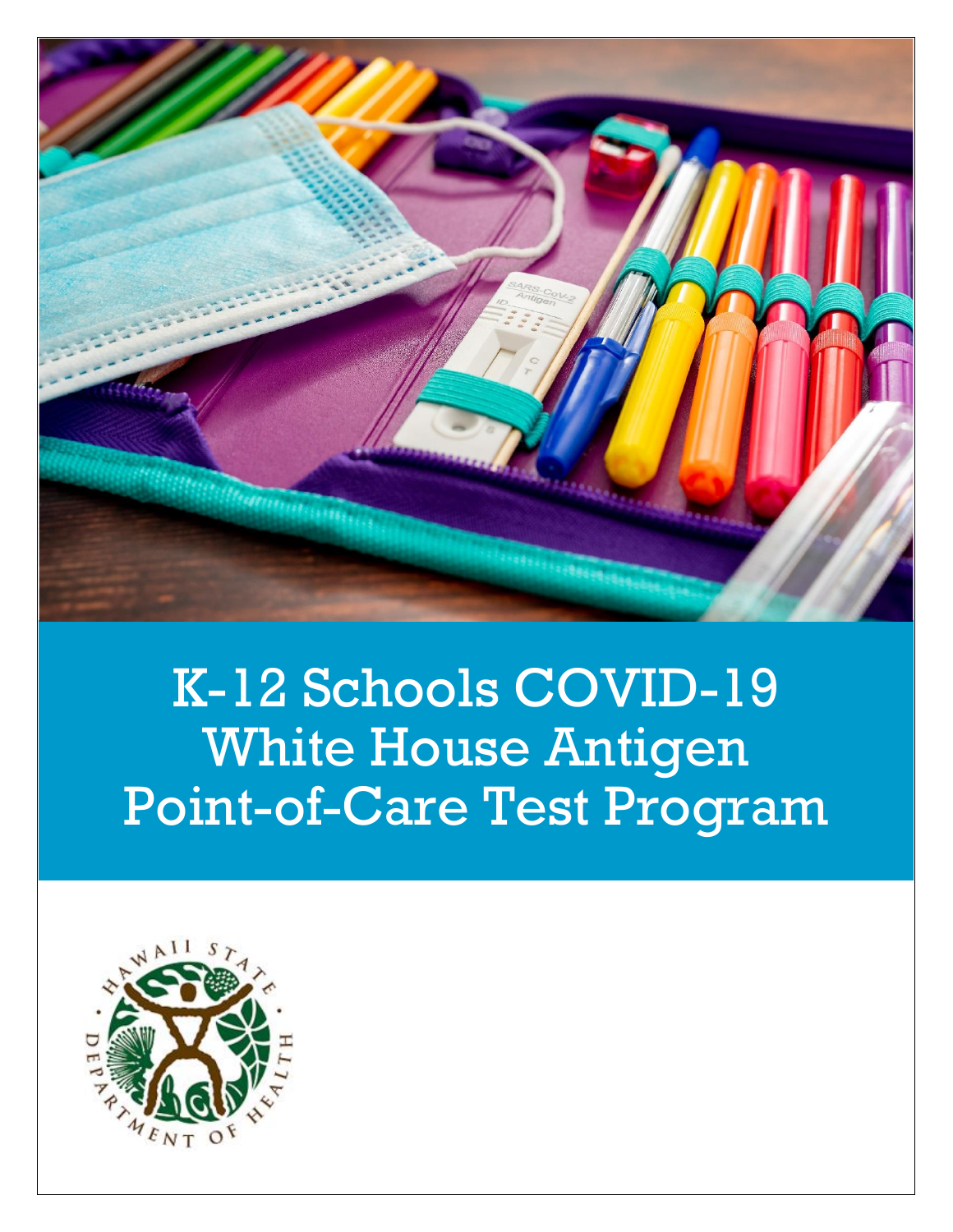# Background

The White House Point of Care (POC) testing program supports ongoing COVID-19 testing and \*Test to Stay (TTS) programs in K-12 schools. These rapid antigen tests can be used for people who have symptoms or who are close-contacts of someone with COVID-19. They can also be used as part of a screening testing program to identify infections in people without symptoms. By promptly identifying members of the school community who may be infectious to others, the school can quickly isolate cases, identify close contacts who need to quarantine, and identify clusters of cases. Testing is one of [several mitigation strategies](https://health.hawaii.gov/coronavirusdisease2019/files/2021/08/COVID-19-Guidance-for-Schools.pdf) to reduce the spread of COVID-19 in schools and create a safer learning environment. This testing program is **optional**.

\*Test to Stay (TTS) is a program that allows students and staff who are not [up to date](https://www.cdc.gov/coronavirus/2019-ncov/vaccines/stay-up-to-date.html) on recommended COVID-19 vaccines to avoid quarantine and stay in school through testing. See DOH [Guidance for Test to Stay \(TTS\) in K-12 Schools](https://health.hawaii.gov/coronavirusdisease2019/files/2022/01/DOH-Guidance-For-Test-To-Stay-TTS-in-K-12-Schools.pdf) for further information.

#### Testing is recommended for:

- Students and staff who exhibit symptoms of COVID-19 while in school and before they are sent home.
- Students and staff who have been exposed to someone with COVID-19.
- Students who are not [up to date](https://www.cdc.gov/coronavirus/2019-ncov/vaccines/stay-up-to-date.html) with recommended COVID-19 vaccines when community levels are at medium or high.
- Teachers and staff who are not [up to date](https://www.cdc.gov/coronavirus/2019-ncov/vaccines/stay-up-to-date.html) on recommended COVID-19 vaccines, regardless of community level.
- Schools unable to consistently implement multiple layered mitigation measures.
- Students who are not [up to date](https://www.cdc.gov/coronavirus/2019-ncov/vaccines/stay-up-to-date.html) on recommended COVID-19 vaccines before engaging in high-risk athletics, competitions, or extracurricular events.
- To keep students who are close contacts in school instead of quarantine as part of a TTS program.

#### Who can use these tests?

The Abbott BinaxNOW test for SARS-CoV-2 is categorized as a CLIA waived test. While these tests can be administered in a school setting, the site must comply with State and Federal requirements for testing, and testing must be administered by trained staff.

#### How are tests administered?

The student or staff who is symptomatic or part of a group that is designated for screening testing will receive a free BinaxNOW rapid COVID-19 test. The person's identity and test kit ID will be recorded to associate the test result with the person.

Specimens are collected using a swab, like a Q-Tip, placed inside the tip of the nose and rotated. Adults and children physically able to do so may self-swab under the direction of a staff who has been trained on the process for specimen collection for BinaxNOW. The trained staff can collect the specimen if the person being tested is unable to self-swab. Trained staff will then perform the test and read the results.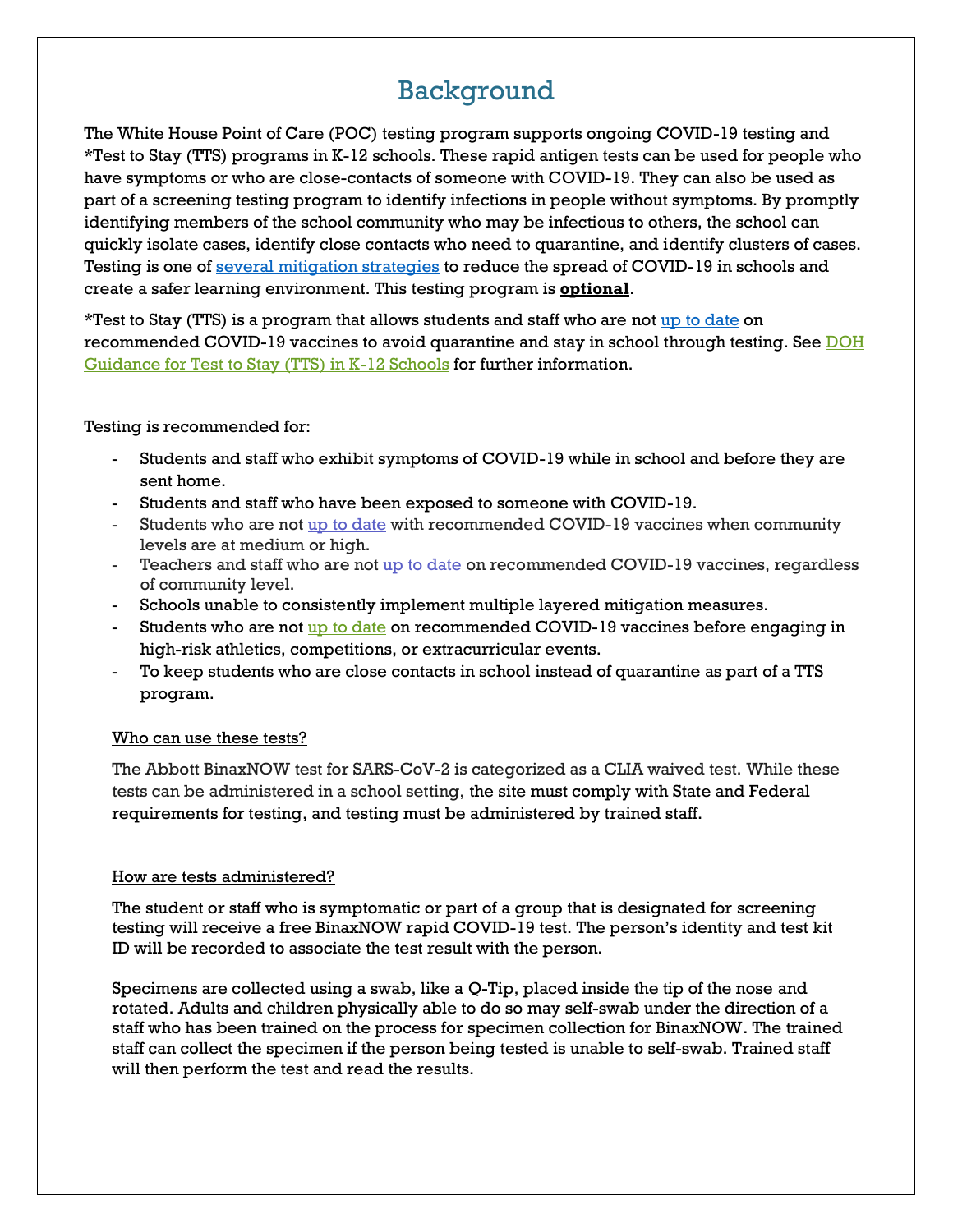# POC Testing Checklist

- ✓ **Certificate of Waiver:** The site has received a CLIA Certificate of Waiver OR has identified an entity with a CLIA. See [Quick Guide to CLIA Certification for COVID-19 Testing](https://www.necanet.org/docs/default-source/covid-19/clia_quickstart_guide_school-2021-05-17.pdf?sfvrsn=2007ad88_5)  [in Schools.](https://www.necanet.org/docs/default-source/covid-19/clia_quickstart_guide_school-2021-05-17.pdf?sfvrsn=2007ad88_5)
- $\checkmark$  **Provider Order:** The site has acquired a signed standing order for COVID-19 testing with the Abbott BinaxNOW from a physician or authorized person.
- $\checkmark$  **Training Requirements:** The site has ensured that all staff members who will be administering Abbott BinaxNOW test kits have reviewed the following training materials: [Abbot BinaxNOW Overview](https://health.hawaii.gov/statelab/files/2021/01/Abbott_binax_now_training_slides_videoremoved.pdf)  [Collecting Nasal Swab Video](https://www.bing.com/videos/search?q=seabourn+priscilla+Abbot+Binax+now&&view=detail&mid=02CFDA7D53C4CE5D65A902CFDA7D53C4CE5D65A9&&FORM=VRDGAR&ru=%2Fvideos%2Fsearch%3Fq%3Dseabourn%2520priscilla%2520Abbot%2520Binax%2520now%26qs%3Dn%26form%3DQBVRMH%26%3D%2525eManage%2520Your%2520Search%2520History%2525E%26sp%3D-1%26pq%3Dseabourn%2520priscilla%2520abbot%2520binax%2520now%26sc%3D0-34%26sk%3D%26cvid%3DEF392CBB94F841A099FC2F8988A9ED30)
- $\checkmark$  **PPE:** The site has acquired an adequate supply of PPE and will be able to procure additional PPE as needed. Staff not involved in specimen collection should wear at a minimum gloves and disposal surgical masks. For staff involved in specimen collection, gloves, N95 masks, gowns, and face shields or safety glasses are advised.
- ✓ **Storage:** The site has identified a temperature stable location to store test kits. Test kits must be stored at temperatures between 35.6°F (2°C) and 86° F (30°C). See [Storage.](#page-3-0)
- $\checkmark$  **Medical Waste Management:** The site has a mechanism to safely dispose of used testing material. See Medical Waste Management.
- $\checkmark$  **Reporting Requirements:** The site has trained all necessary staff on how to report test results to the DOH. See [COVID-19 Laboratory Reporting.](#page-6-0)
- ✓ **Communication Plan:** There is a plan to educate students and their families about the availability of testing.

# Ongoing Requirements

- Testing personnel will adhere to the written instructions for use provided by the manufacturer in the test package insert.
- The site will provide DOH information about test administrators and testing locations if they change from the time a CLIA Waiver is approved. Contact Diane Kumashiro at [diane.kumashiro@doh.hawaii.gov](mailto:diane.kumashiro@doh.hawaii.gov) with these changes.
- The site will acquire informed consent for all individuals participating in testing.
- The site must identify an "authorized person" who is qualified to order, receive and interpret laboratory test results. This could be a physician, osteopath, dentist, veterinarian, naturopathic physician, podiatrist, advanced practice nurse practitioner, optometrist, physician assistant under supervision of a licensed physician, pharmacist in collaboration with a licensed physician, chiropractor, or other health care practitioner. They must be licensed in the State of Hawaii. They are not required to be at the site but should assist in guiding the school with the waiver, testing, and reporting and should visit the site at least twice a year.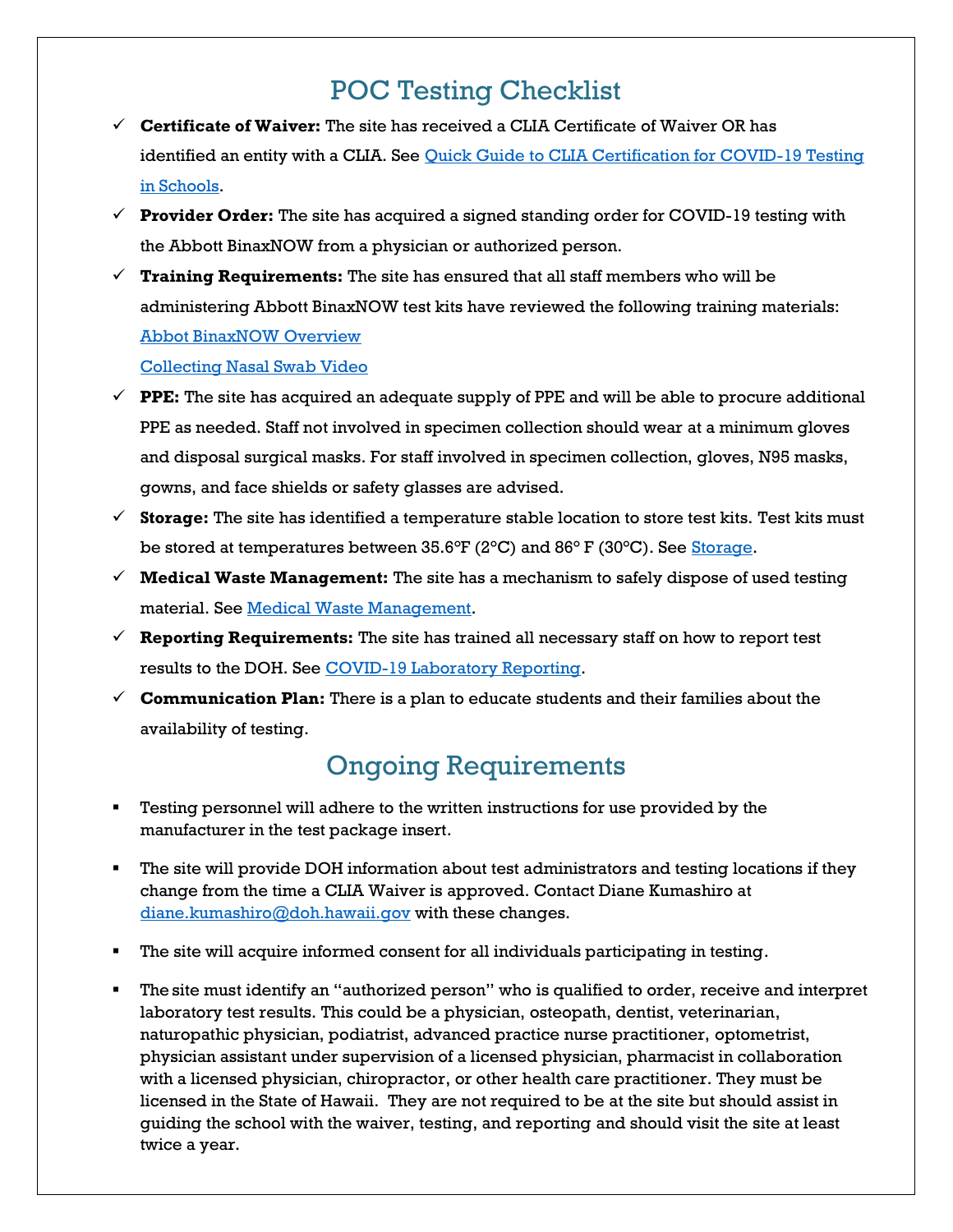### Storage

In accordance with the BinaxNOW test kit instructions for use, test kits must be stored at temperatures between (35.6°F/2°C) and (86° F/30°C). The instructions for use require that test components (antigen card and buffer) are at room temperature (59°F/15°C) and (86°F/30°C) when performing the test. Set out test kits 30-60 minutes prior to use if refrigerated. Test kits should not be stored in a warm place or in direct sunlight.

Test Kit Dimensions: 9.125" L x 0.938" D x 5.063" H

Small box of 40 test kits - 6 inches by 12 inches

Large box of 400 test kits (10 boxes of 40 kits) - 1x2x2. 1 foot tall, 2 feet wide by 2 feet deep

#### Medical Waste Management

Infectious waste should be immediately discarded.

1. Discard waste into a plastic trash bag.



2. Tie or tape to close.



3. Discard bag into municipal waste, such as an outdoor dumpster or trash bag.

<span id="page-3-0"></span>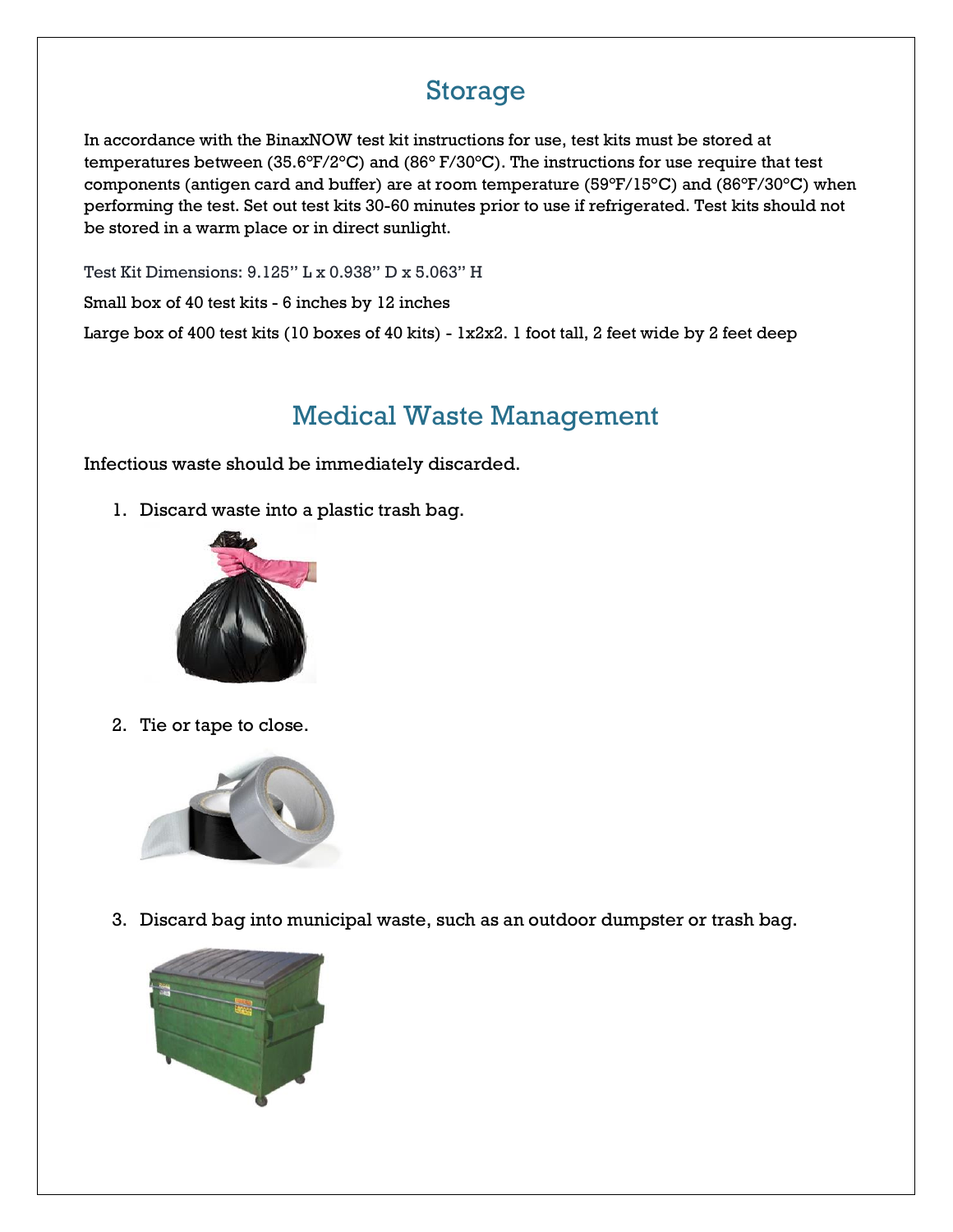## Frequently Asked Questions

Are tests through this program only available for students, faculty and staff? Could they be offered to families? This program aims to support and sustain screening and TTS programs in schools. School testing includes students, staff, and volunteers. It can be used to supplement other testing programs such a[s Operation Expanded Testing](https://www.color.com/lp/hi1) through Color/Perkin-Elmer.

Can multiple tests be administered to a group who is practicing distancing and masking? Yes. Multiple students can test at the same time as long as the mitigation strategies that are outlined in the COVID-19 Comprehensive Guidance for K-12 Schools [are followed.](https://health.hawaii.gov/coronavirusdisease2019/files/2021/08/COVID-19-Guidance-for-Schools.pdf) 

Can the individual collect their own sample for testing? The specimen collection can be self-administered but can be done by trained staff if needed. Se[e Collecting Nasal Swab Video.](https://urldefense.com/v3/__https:/www.bing.com/videos/search?q=seabourn*priscilla*Abbot*Binax*now&&view=detail&mid=02CFDA7D53C4CE5D65A902CFDA7D53C4CE5D65A9&&FORM=VRDGAR&ru=*2Fvideos*2Fsearch*3Fq*3Dseabourn*2520priscilla*2520Abbot*2520Binax*2520now*26qs*3Dn*26form*3DQBVRMH*26*3D*2525eManage*2520Your*2520Search*2520History*2525E*26sp*3D-1*26pq*3Dseabourn*2520priscilla*2520abbot*2520binax*2520now*26sc*3D0-34*26sk*3D*26cvid*3DEF392CBB94F841A099FC2F8988A9ED30__;KysrKyUlJSUlJSUlJSUlJSUlJSUlJSUlJSUlJSUlJSUlJSUlJQ!!LIYSdFfckKA!iaP_hgQtCk4eBVR5nEDPLCm4NEibTOoZVyhUWG59VloiobgqOCfBMksbM84bwuv_o7CjDAkFDkCpYOU$)

Is the POC antigen test preferred over the Color test that is a PCR test? Both POC antigen tests and PCR tests are good testing options. The POC antigen test allows you to receive your results on-site and within 15-20 mins. PCR tests are done in a laboratory and result are returned in 1-4 days.

Would a student's guardian need to complete a consent form for their child to participate in testing? Written consent should be obtained for testing. If a consent has been obtained for another testing program (such as Color), your administration should determine if a separate consent is required. Some schools have chosen to adopt an optout system where families are informed about testing and may submit a written opt-out form if they do not want their child to participate.

What is the DOH's suggestion on how these tests would be most beneficial to schools? Testing is an important COVID-19 mitigation strategy for schools. See [Rockefeller Foundation's playbook](https://www.rockefellerfoundation.org/report/covid-19-testing-in-k-12-settings-a-playbook-for-educators-and-leaders/) which provides guidance to help design and implement effective testing programs in schools.

If a person tests positive using an antigen test, would they need to get a PCR test to confirm the positive result? No. A person who receives a positive result from a POC antigen test is considered to have COVID-19 and should isolate [per DOH guidelines](https://health.hawaii.gov/coronavirusdisease2019/files/2022/01/Home-Isolation-and-Quarantine-Guidance-for-Schools.pdf) and encourage their close-contacts to seek out testing.

Could our school health aide oversee testing? A school health aide or other school staff can undergo training and manage the day-to-day activities of school testing. They must operate under the oversight of the person authorized to perform waived COVID-19 testing at the school site. The "authorized person" is not required to be at the site but should assist in guiding the school with the waiver, testing, and reporting and should visit the site at least twice a year.

How often are tests ordered and what is the expected delivery time? Will the tests be delivered to our school? As of March 1<sup>st</sup>, an order will be placed every four weeks and schools should order a four-week supply of test kits. When tests are received, they are distributed to a centralized site for pick-up and through the Hawaii Keiki nursing program operating in some public schools.

What is the estimated fee for a CLIA waiver? The fees associated with this process are: \$180 CMS application fee, and \$100 permit initial fee + \$75 annual fee. This certificate can be put on hold with no fees incurred during that time and turned back on again when needed.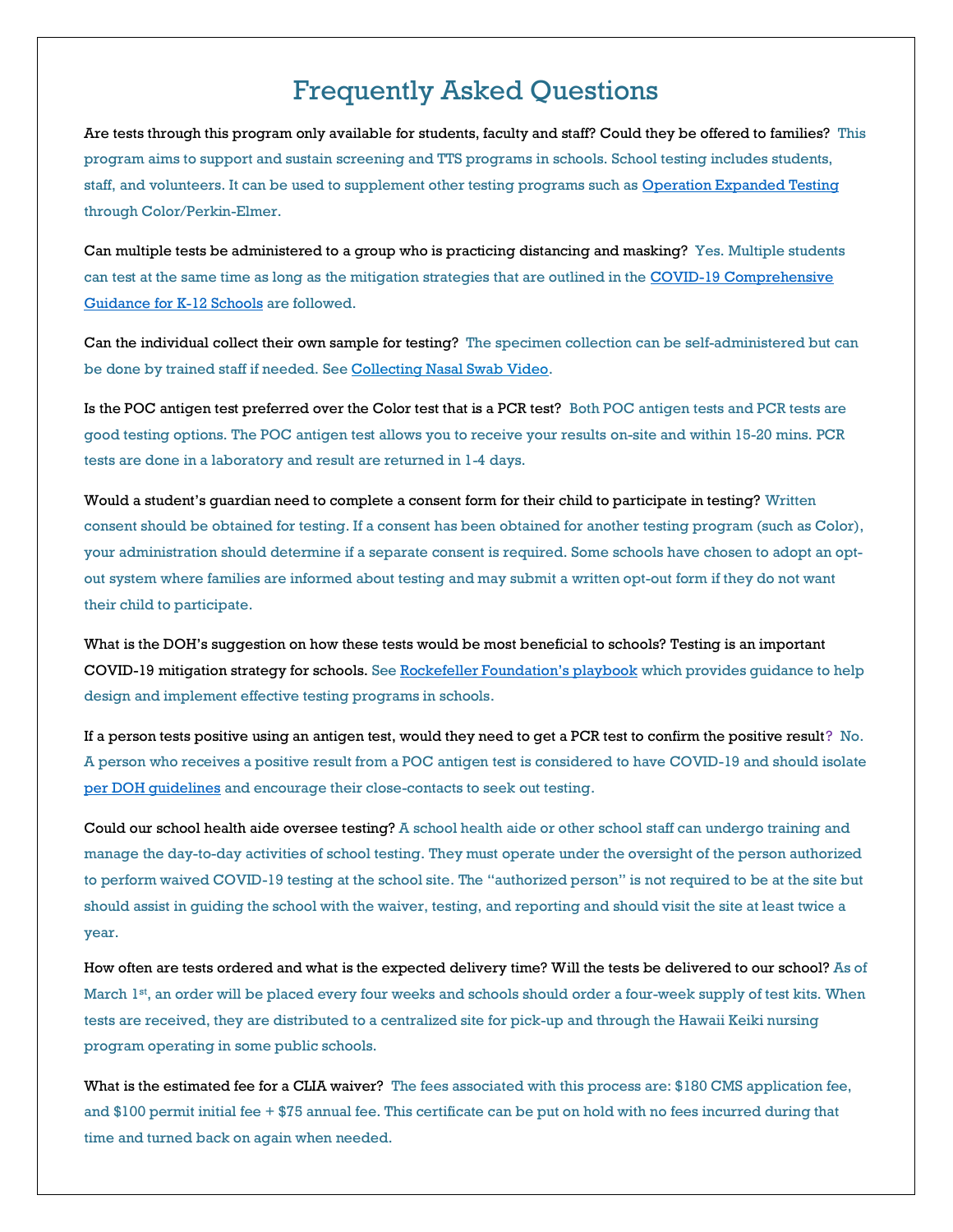# Additional Resources

#### Consent Form Example

See [page 7](#page-6-0) for an example of a consent form that schools may use to acquire informed consent for individuals participating in testing.

\*This is not an official form and should be reviewed by your school and modified as needed.

#### [Quick Start Guide to CLIA Certification for COVID-19 Testing in Schools](https://www.necanet.org/docs/default-source/covid-19/clia_quickstart_guide_school-2021-05-17.pdf?sfvrsn=2007ad88_5)

The completed CLIA form should be emailed to:

Hawaii Department of Health CLIA Program Email: [doh.ohcamco@doh.hawaii.gov](mailto:doh.ohcamco@doh.hawaii.gov) Phone: (808) 692-7420

#### COVID-19 Laboratory Reporting

For COVID-19 laboratory reporting, **ALL** results (positive, negatives, inconclusive, etc.) need to be reported to the State of Hawaii, Department of Health via the Hawaii Lab [Reporting Portal](https://health.hawaii.gov/docd/for-healthcare-providers/reporting-an-illness-for-healthcare-providers/reportable-diseases-laboratory/) within 24-hours from test completion per [CARES Act Section 18115.](https://www.hhs.gov/sites/default/files/covid-19-laboratory-data-reporting-guidance.pdf)

School should also notify the Hawai'i State Department of Health of **positive cases** within 24 hours via the online case reporting tool that DOH has requested that your school use. If you have questions regarding the online case reporting tool see the contact information for [school administrators](https://health.hawaii.gov/coronavirusdisease2019/files/2022/01/When-A-Person-at-a-K-12-School-Has-COVID-19-For-School-Administrators.pdf) on page 2.

#### References

- North Carolina Department of Health and Human Services. (n.d.). *K-12 COVID-19 antigen testing application packet.* Retrieved February 2, 2022, from <https://covid19.ncdhhs.gov/media/946/open>
- South Dakota Department of Health. (n.d.). *Abbott BinaxNOW COVID-19 antigen testing in South Dakota's K-12 schools.* Retrieved February 2, 2022, from <https://doe.sd.gov/coronavirus/documents/AbbottBinaxNOW.pdf>